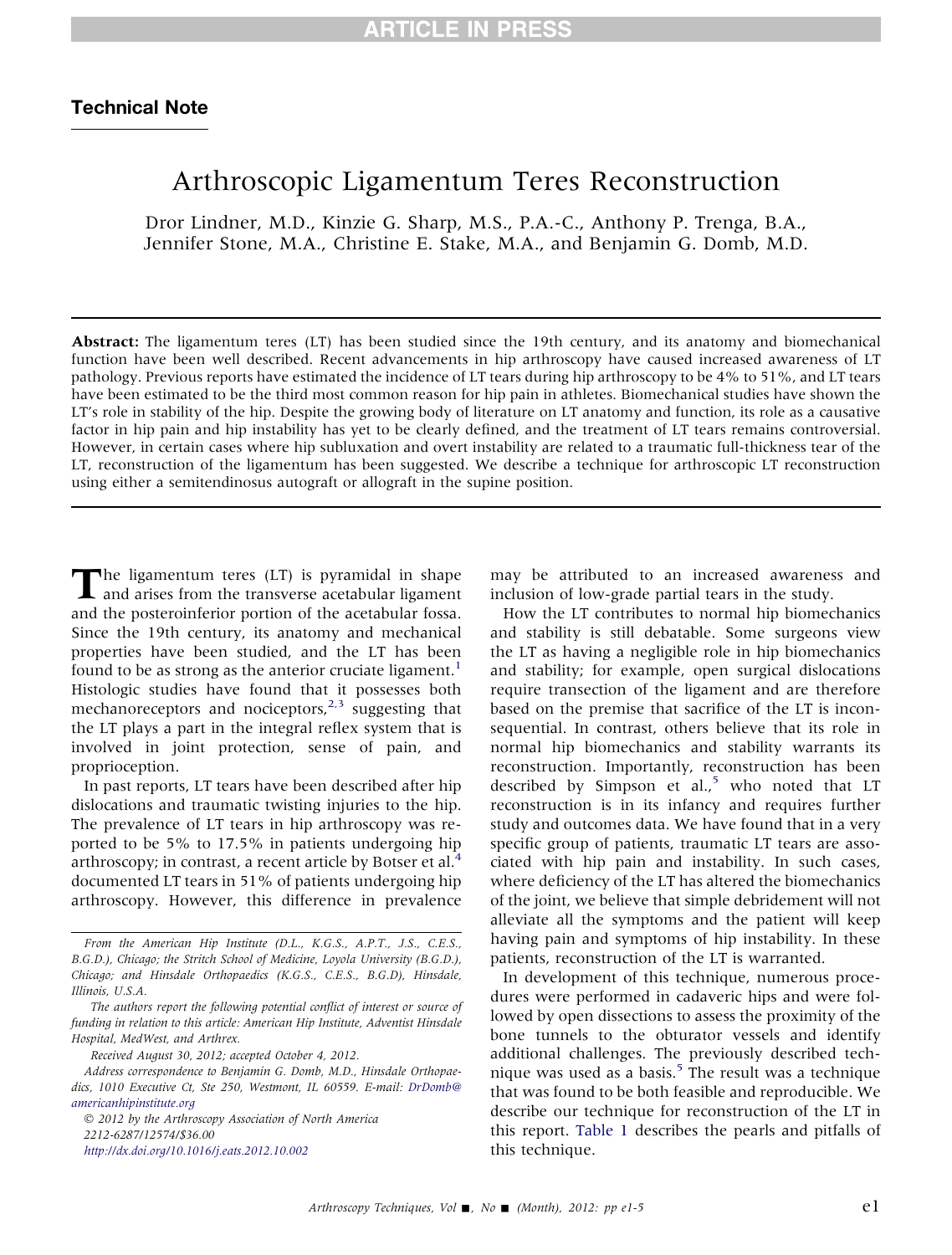## **ARTICLE IN PRESS**

<span id="page-1-0"></span>e2 D. LINDNER ET AL.

### **Technique**

### Patient Positioning and Portals

Under general anesthesia, the patient is placed in the supine position on a traction table or fracture table, both feet are well secured and padded, and a peroneal post is used to protect the genitalia. The hip is prepared and draped in the usual fashion. Traction is applied; a spinal needle, under fluoroscopic visualization, is inserted into the joint; and the joint is vented. After venting of the joint, additional traction is applied. The needle is retracted, and .5% bupivacaine is injected into the subcutaneous tissues. Correct portal placement is located by fluoroscopic visualization. The anterolateral portal is first established by use of a No. 11 blade to make an incision in the skin. A spinal needle is inserted through the incision and into the joint, with care taken to avoid the labrum and the femoral head. An over-the-guidewire technique is used to insert a  $70^\circ$  arthroscope through a 4.5mm cannula. A midanterior portal is established by use of the same over-theguidewire technique. The surgeon uses a beaver blade to perform a capsulotomy, incising the capsule parallel to the acetabular rim to connect the 2 portals.

A diagnostic arthroscopy is performed, switching portals frequently to access all parts of the joint. Any additional pathology in the joint is addressed before LT reconstruction. The LT is examined and probed upon identification of a complete tear ([Fig 1](#page-2-0) and Video 1); the stump in the acetabular fossa is cleared with the Nav X ablation device (Arthrex, Naples, FL) and a shaver [\(Fig 2\)](#page-2-0).

#### Graft Preparation

The graft choice may include a semitendinosus autograft or allograft. Our preference is to use autograft. The double-stranded graft is prepared with maximal length on a RetroButton (Arthrex) with the graft sutured to the button by use of a 3-mm loop. The graft should be prepared before tunnel preparation.

### Femoral and Acetabular Tunnels

A lateral 2-cm incision is made to approach the femoral transtrochanteric tunnel; the location is determined by fluoroscopy. A 3.2-mm guidewire (Arthrex) is passed through the lateral cortex of the greater trochanter, exiting through the center of the fovea in the footprint of the LT. This is performed in a "freehand" technique with fluoroscopic assistance and direct visualization of the guide's exit point in the fovea. Over the guidewire, a cannulated reamer (Arthrex) is used to create the femoral tunnel. The reamer size used is determined by the graft size, which is measured during graft preparation. A shaver and wand are inserted through the femoral tunnel to complete the preparation of the footprint at the base of the acetabular fossa.

Drilling of the acetabular tunnel is performed through the femoral tunnel, with the hip internally rotated and abducted to achieve correct tunnel positioning in the cotyloid fossa. The anatomic insertion of the LT in the cotyloid fossa is made in the inferior portion of the fossa. To maintain a safe distance from the obturator vessels, the tunnel is placed slightly posterior to the center of the base of the fossa. The guidelines for safe acetabular drilling are well established and have long been in use by surgeons performing hip arthroplasty for screw placement in the acetabular component. The safe zones were first described by Wasielewski et al.,<sup>[6,7](#page-4-0)</sup> who suggested that the posteroinferior and posterosuperior quadrants are safe for drilling whereas the anterior quadrants are not. The structures at risk while drilling in the posteroinferior portion of the cotyloid fossa are

| Pearls                                                                                                                                                                                                                                                                                                                                                                                                                                                                                                                                                                                                                                                                                                                                                                                                                                                                                                                                                                                                                                                                                       | Pitfalls                                                                                                                                                                                                                                                                                                                                                                                                                                                                                                                                                             |
|----------------------------------------------------------------------------------------------------------------------------------------------------------------------------------------------------------------------------------------------------------------------------------------------------------------------------------------------------------------------------------------------------------------------------------------------------------------------------------------------------------------------------------------------------------------------------------------------------------------------------------------------------------------------------------------------------------------------------------------------------------------------------------------------------------------------------------------------------------------------------------------------------------------------------------------------------------------------------------------------------------------------------------------------------------------------------------------------|----------------------------------------------------------------------------------------------------------------------------------------------------------------------------------------------------------------------------------------------------------------------------------------------------------------------------------------------------------------------------------------------------------------------------------------------------------------------------------------------------------------------------------------------------------------------|
| Careful patient selection is warranted.<br>Cadaveric models should be used before surgery.<br>Femoral tunnel: A free-hand technique is used under fluoroscopy or<br>with an aimer device.<br>Acetabular tunnel position: Internal rotation and abduction are<br>required for correct tunnel placement. The tunnel must be in the<br>most inferior part of the acetabular fossa but angled away from the<br>obturator vessels.<br>Acetabular tunnel drilling: The guidewire should be advanced to the<br>second cortex without penetrating it; care is used while reaming.<br>Upon drilling the 2 tunnels, the graft should be passed as soon as<br>possible to prevent fluid accumulation in the pelvis.<br>Acetabular graft fixation: Passing and flipping the cortical button are<br>challenging. Once the button has been flipped and secured,<br>fluoroscopy should be used for verification.<br>Rehabilitation: The patient is placed in a hip brace. Physical therapy<br>is started on the first postoperative day, refraining from abduction<br>and external rotation the first 6 wk. | Ensure that the graft is prepared before acetabular drilling, to<br>provide quicker placement to minimize fluid entry into the pelvis<br>and the chance for abdominal compartment syndrome.<br>Avoid penetrating the medial acetabular cortex with the guidewire<br>during guidewire placement in the fossa.<br>Avoid plunging into the pelvis during acetabular rimming.<br>During acetabular fixation with the RetroButton, avoid flipping the<br>button too early and ensure that the button is secure to avoid<br>loosening.<br>Avoid over-tightening the graft. |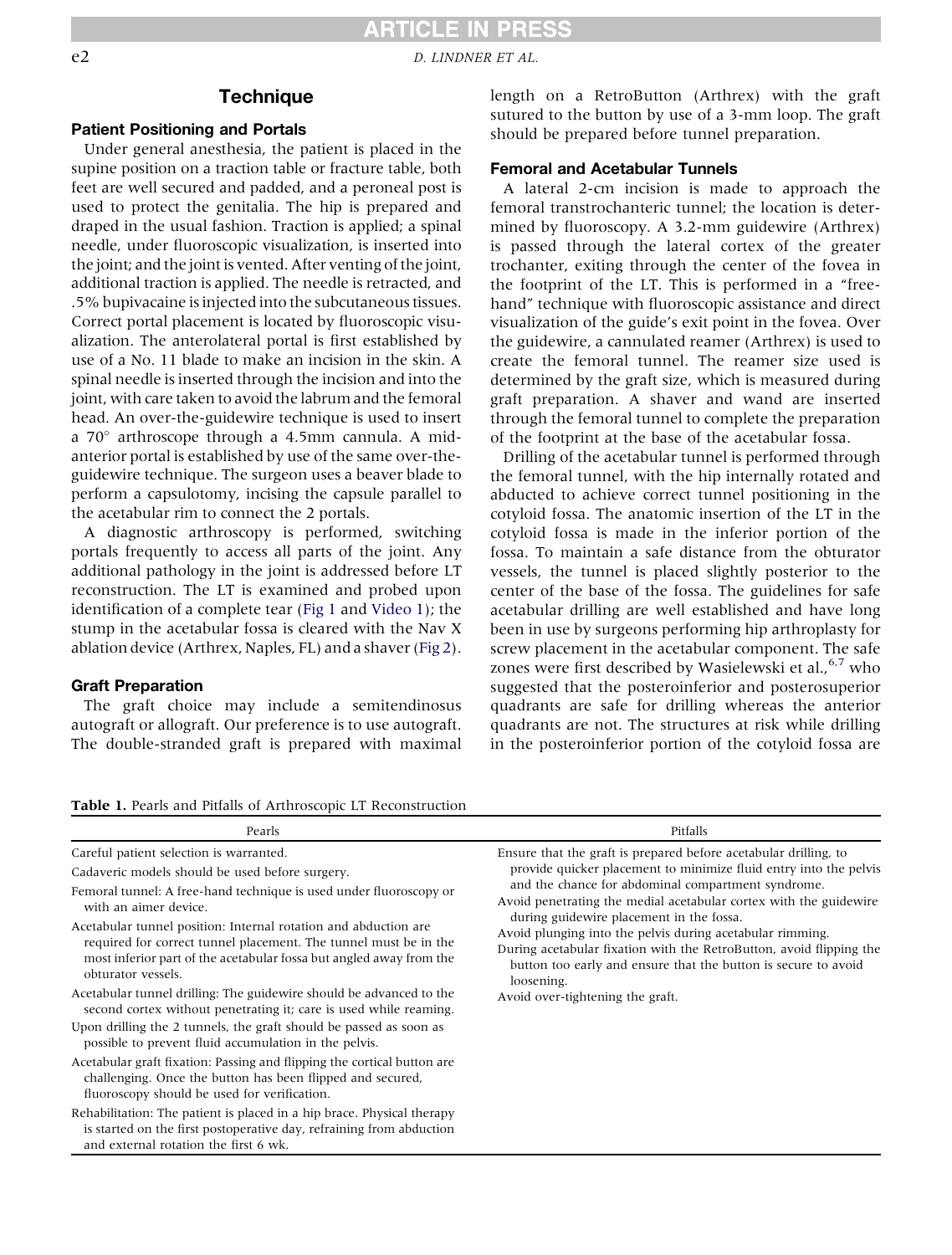### **ARTICLE IN PRESS** LIGAMENTUM TERES RECONSTRUCTION  $e^3$

<span id="page-2-0"></span>

Fig 1. Arthroscopic view of left hip showing complete tear of LT. The patient is in the supine position, with visualization of the central compartment of the hip through the anterolateral portal. (Asterisk, femoral head; plus sign, LT stump.)

the obturator artery and vein; however, they are at a safe distance from the exit point of the drill. $\frac{5}{5}$  $\frac{5}{5}$  $\frac{5}{5}$ 

A guidewire (Arthrex) is placed through the femoral tunnel and into the posteroinferior portion of the fossa; its position is verified by direct visualization. Once the correct position has been achieved, the guide is drilled to the medial cortex, without penetrating it, with



Fig 2. Arthroscopic view of left hip after debridement of LT stump from fossa. The patient is in the supine position, with visualization of the central compartment of the hip through the anterolateral portal. (Asterisk, femoral head; plus sign, fossa.)

![](_page_2_Figure_7.jpeg)

Fig 3. Fluoroscopic intraoperative image, anteroposterior of hip, with hip in internal rotation. After reaming of the femoral tunnel over a guidewire, the guidewire is passed through the femoral tunnel into the desired location of the acetabular tunnel. The hip is placed in internal rotation to accommodate correct placement of the guidewire. The guidewire is drilled into the acetabular footprint, with care taken not to penetrate the medial cortex of the acetabulum.

fluoroscopic assistance (Fig 3). Over the guidewire, a cannulated reamer (Arthrex) is used to create the acetabular tunnel. The reamer used is determined by the graft size, which is measured during graft preparation. Fluoroscopic assistance is used to ensure that the guidewire is not penetrating into the pelvis, and the drilling is performed cautiously to avoid plunging through the medial cortex of the acetabular fossa.

#### Graft Placement

Once both tunnels are prepared, the graft is passed through the tunnels. Graft placement is performed by direct visualization and fluoroscopic assistance. Two knot pushers are used to lead the graft-button complex through the tunnels; one knot pusher is used to lead the button through the tunnel, and the second knot pusher is used to flip the button over the medial cortex. Once the button has been flipped, tension is placed on the graft and fluoroscopy is used to ensure that the button has flipped and is secure.

The motion and tension of the graft are examined in internal and external rotation while the hip is in traction. The traction of the leg is then removed while traction is maintained on the graft. The leg is positioned in  $10^{\circ}$ of hyperextension and  $60^{\circ}$  of external rotation, and a polyetheretherketone interference screw (Arthrex) is used for femoral fixation. Once the graft is secured,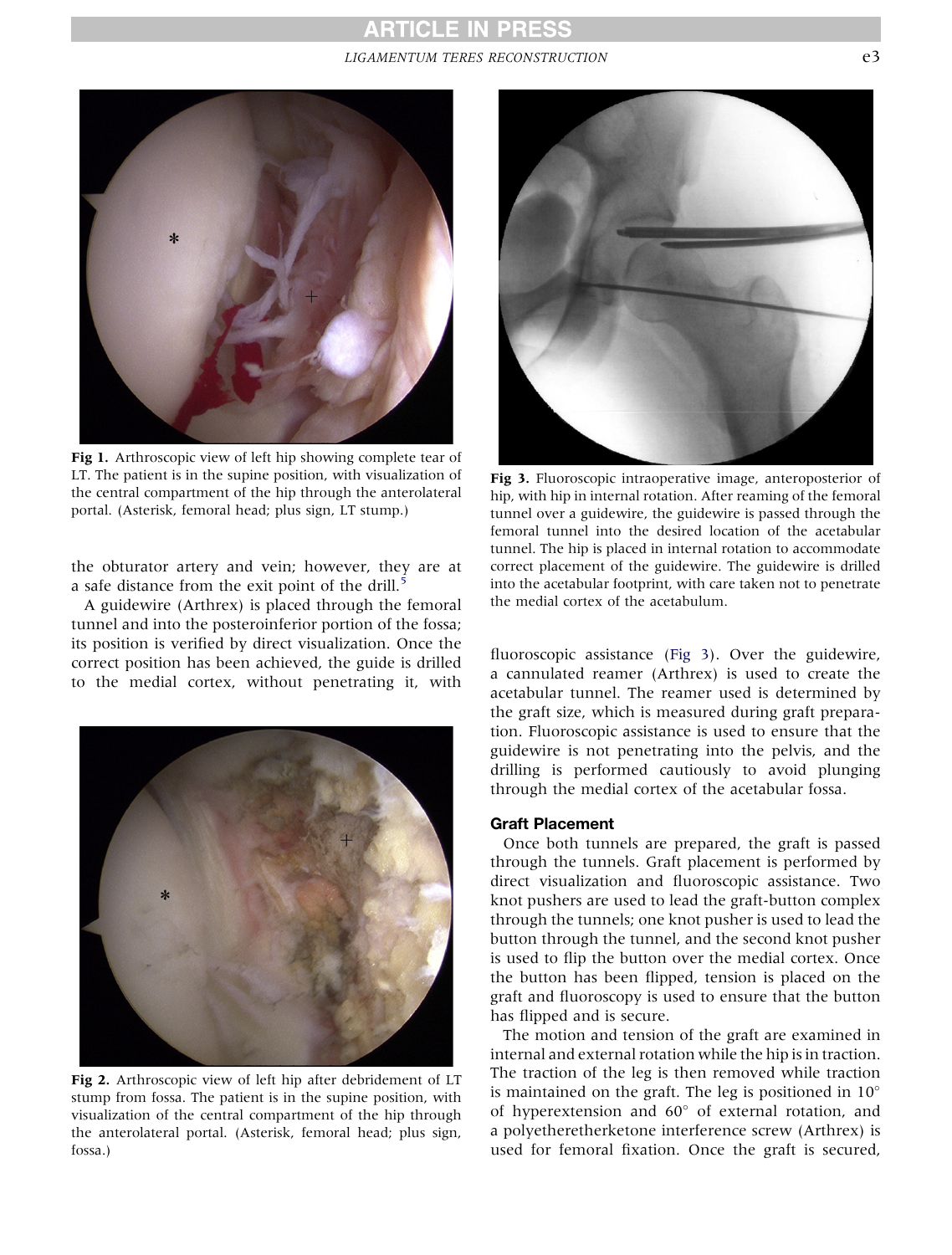## **RTICLE IN PRESS**

e4 D. LINDNER ET AL.

![](_page_3_Figure_2.jpeg)

Fig 4. Arthroscopic view of central compartment of left hip through anterolateral portal after graft fixation, evaluating graft through range of motion. (A) Hip in neutral position. (B) Hip in external rotation. (Asterisk, femoral head; plus sign, LT.)

traction is reapplied, the arthroscope is reintroduced, and the graft is again examined (Fig 4) throughout the range of motion.

The excess graft is cut flush with the lateral cortex of the femur. The portals are closed with No. 3-0 Monocryl (Ethicon, Somerville, NJ), and the distal incision is closed with No. 1 Vicryl (Ethicon) for the fascia, No. 2-0 Vicryl for the subcutaneous layer, and No. 3-0 Monocryl for the skin. The patient undergoes placement of an X-Act ROM hip brace (Fig 5) (DJO Global, Vista, CA) and abduction pillow.

#### Rehabilitation and Recovery

For the first 6 weeks, the patient is kept in a hip brace (DJO Global) locked at  $0^{\circ}$  to  $90^{\circ}$  of flexion at all times and is restricted to 20 lb of foot-flat weight bearing. In addition, an abduction pillow is used at night for the same period. The patient starts physical therapy on the first postoperative day and is instructed to refrain from adduction and external rotation. Six weeks postoperatively, use of the brace and crutches is discontinued and the patient continues physical therapy with an emphasis on strengthening the gluteus medius and core muscles, as well as gradual progression of range of motion.

### **Discussion**

The LT has been studied since the 19th century; however, only in recent years have we started understanding its true function. Today, we know that the LT is as strong as the anterior cruciate ligament; is tight in flexion, external rotation, and abduction; and plays a role in hip proprioception and pain (nociceptors and mechanoreceptors). $<sup>1</sup>$  $<sup>1</sup>$  $<sup>1</sup>$ </sup>

The current standard surgical treatment for LT tears consists of debridement. Byrd and Jones<sup>[8](#page-4-0)</sup> reported on 23 patients who underwent debridement of LT tears with good outcomes. However, 15 patients in their study group had additional pathologies that were addressed during surgery. Haviv and O'Donnell, $9$  in a series of 29 patients, reported on isolated LT tears,

reporting improvement of 16 points in the modified Harris Hip Score; however, 5 patients (17%) required revision surgery. Despite the good results reported with debridement, there appears, from the previous literature, to be a subset of patients who have residual pain and instability after LT debridement.

Currently, the indications for LT reconstruction have yet to be clearly established; however, it may be considered for patients with isolated complete LT tears who report subjective hip instability and have increased external rotation.

We have found this technique of LT reconstruction to be safe and reproducible. Further studies on LT reconstruction need to be conducted to establish the exact role and recommendations for it in the treatment of LT tears.

![](_page_3_Picture_14.jpeg)

Fig 5. Fitting a right hip brace.